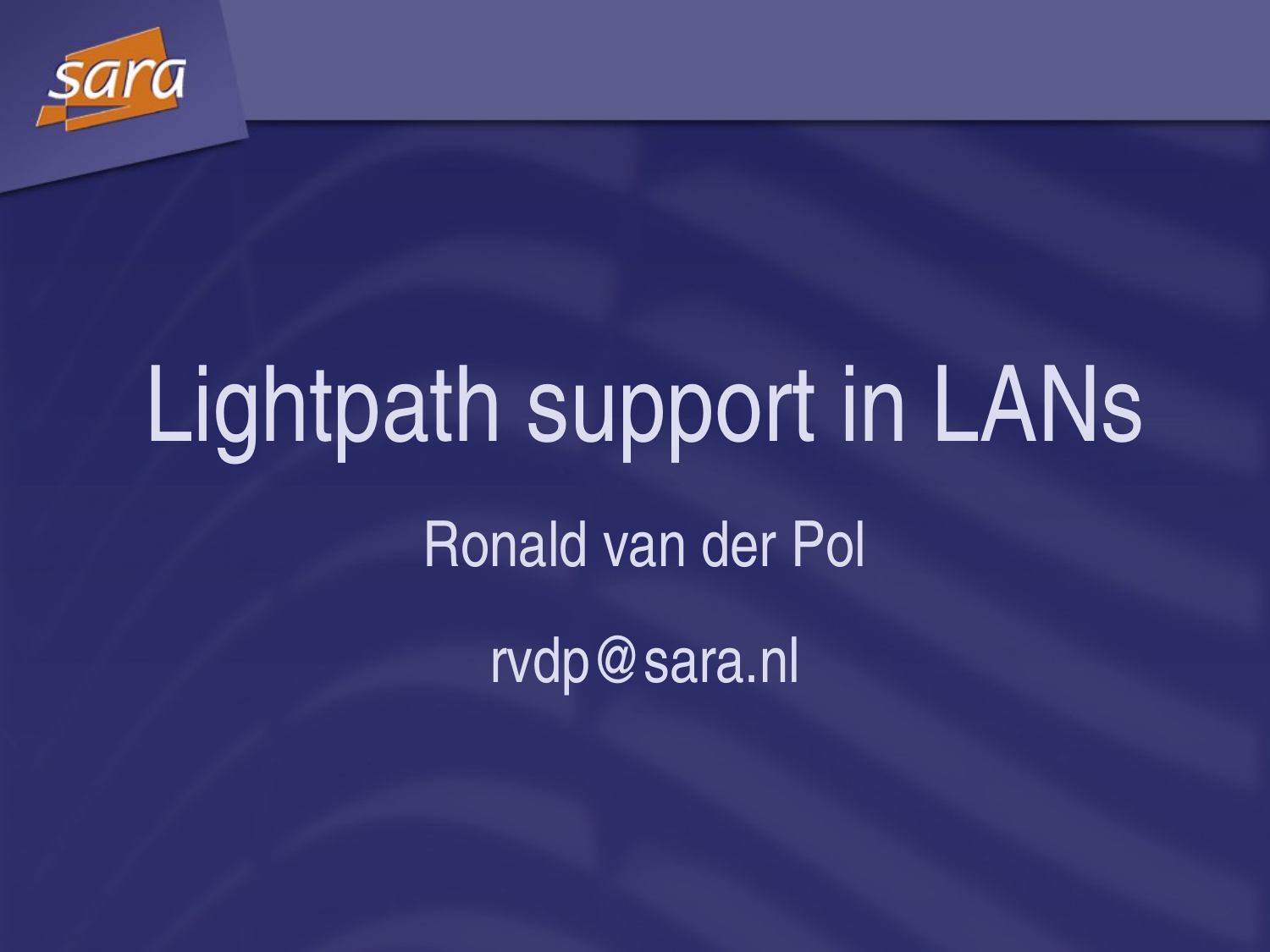



- hybrid networks  $\overline{\phantom{a}}$
- lightpaths  $\boldsymbol{\varphi}$
- inter-domain lightpath setup  $\sqrt{2}$
- lightpath support at the edges $\Box$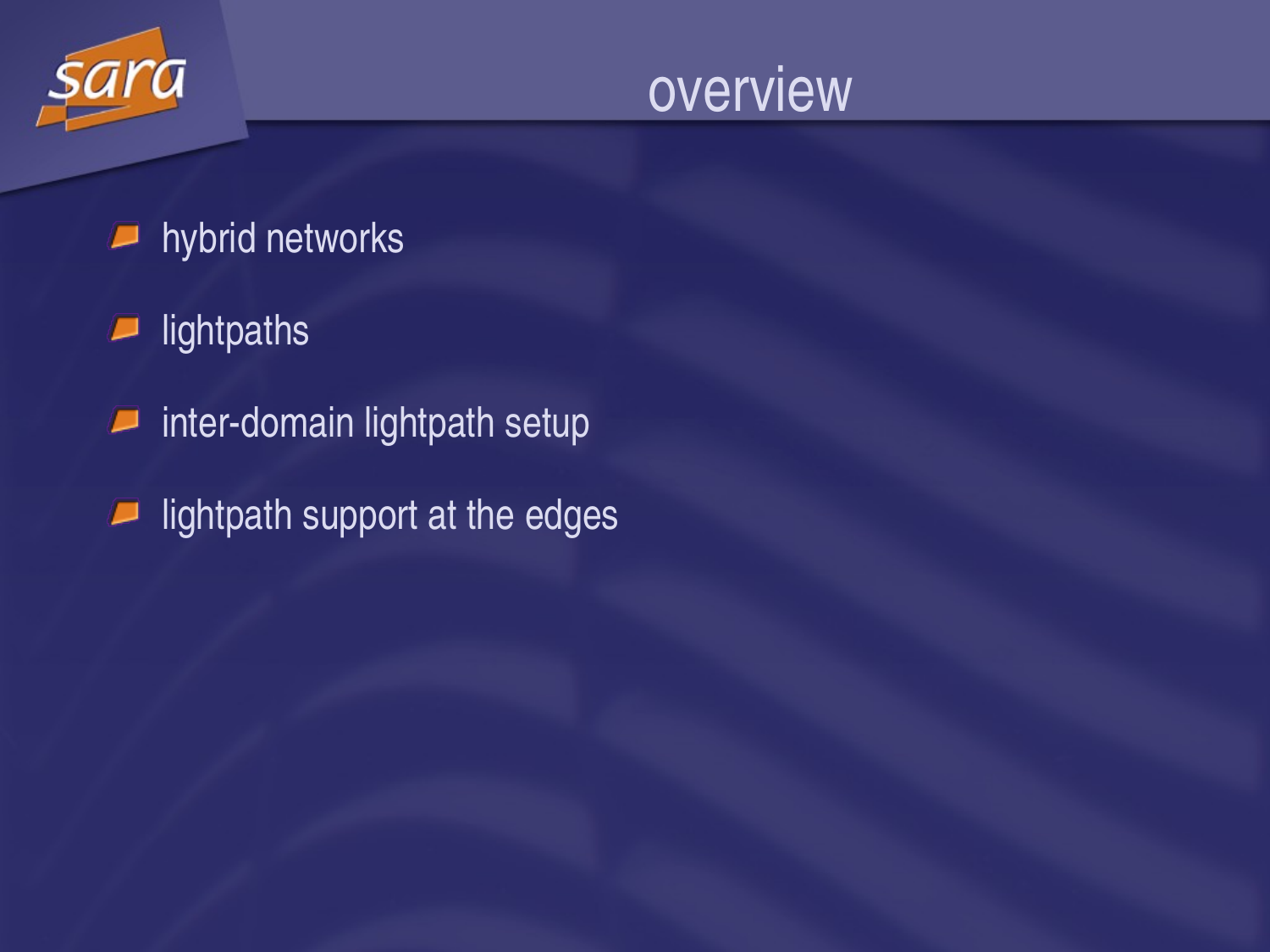

support for packet switched (routed IP) and circuit switched traffic

many NRENs own managed dark fiber networks

DWDM and SDH technology used to lit the dark fibers

full wavelengths and SDH circuits offered to customers  $\overline{\phantom{a}}$ 

these circuits are called "lightpaths"

deterministic QoS aspects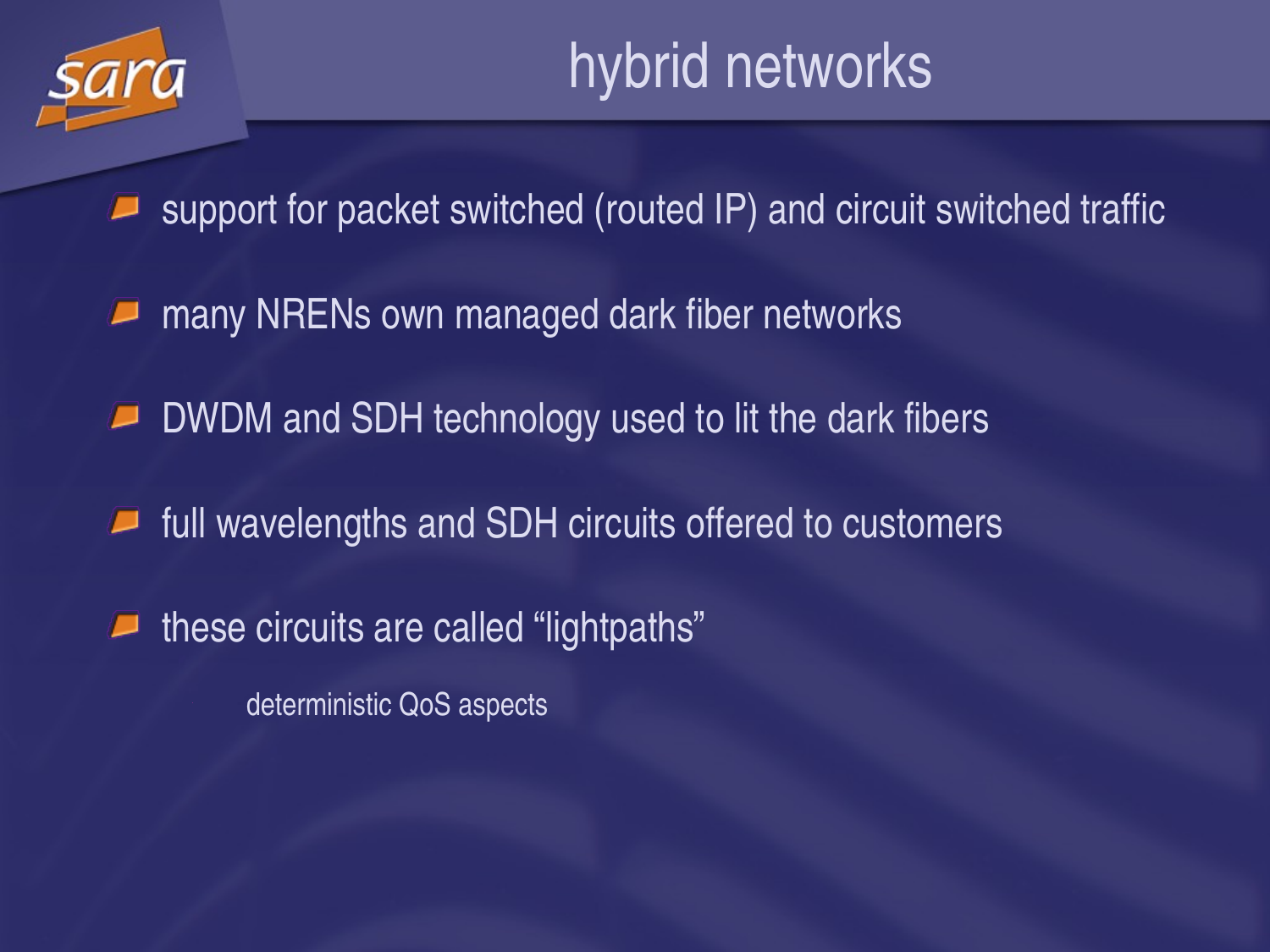

# Why deploy hybrid networks?

some applications have specific QoS demands

high bandwidth, low jitter

only a few applications/projects at the moment

CERN Large Hadron Collider Optical Private Network

radio astronomy (eVLB, several signals correlated at one site)

lightpaths have deterministic QoS aspects

lightpaths make traffic engineering easier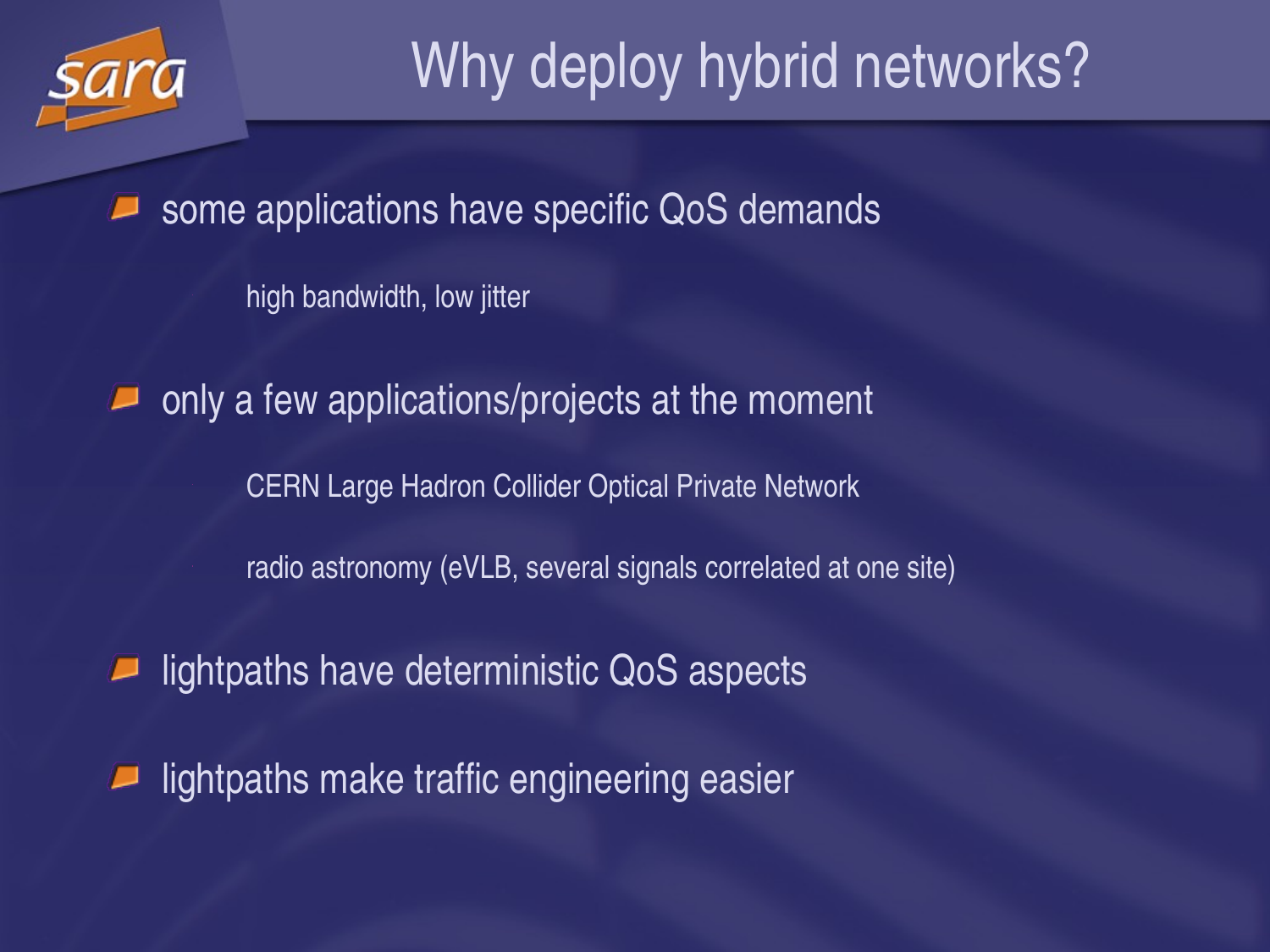

Layer 1 or layer 2 connection oriented circuits  $\overline{\phantom{a}}$ 

- complete wavelength on a DWDM link  $\overline{\phantom{a}}$
- (VCAT) circuit on TDM layer (typically 1GE)
- easier than MPLS/IP based circuits  $\overline{\phantom{a}}$
- "leased lines"L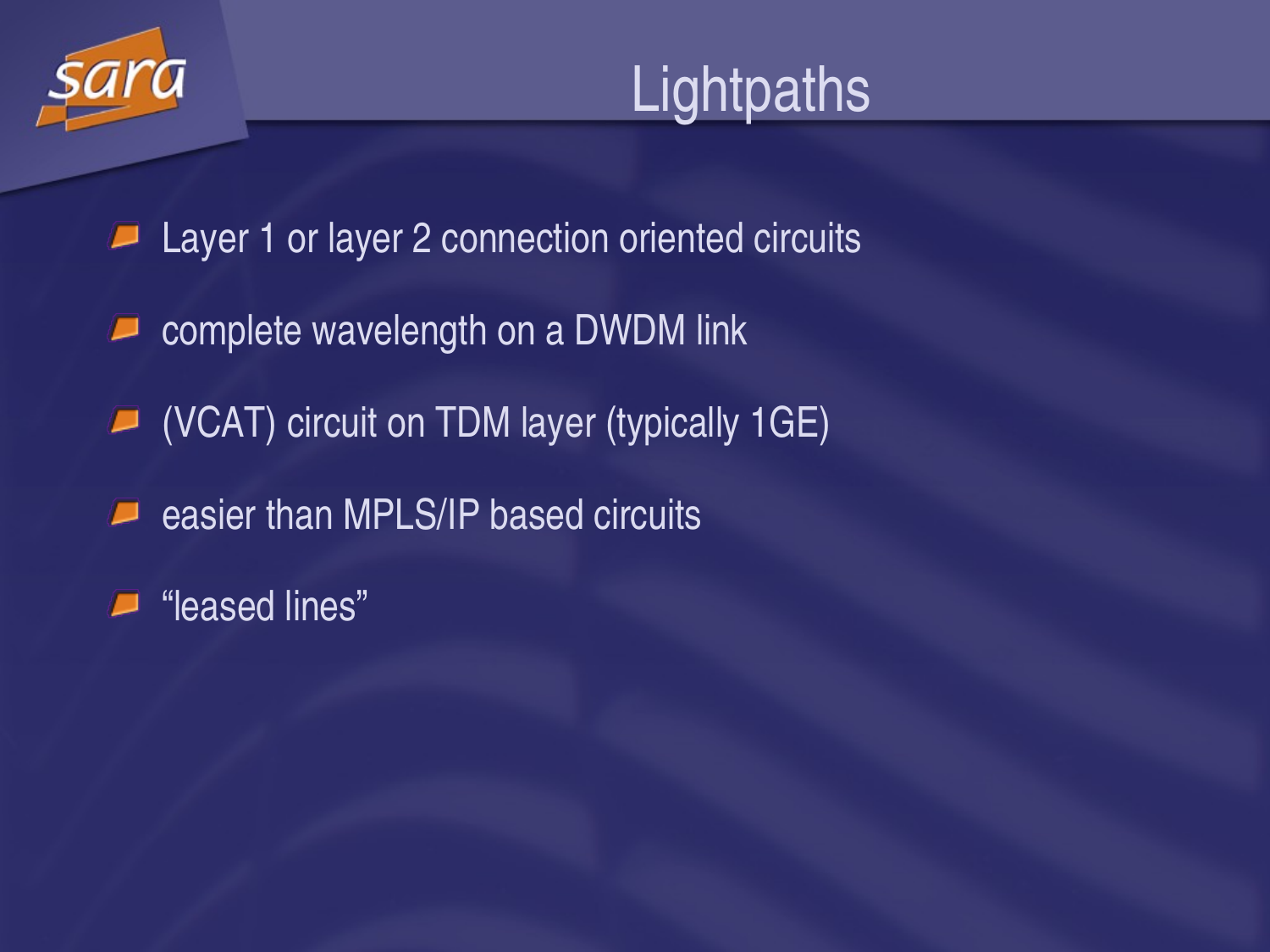

### MPLS vs lightpaths

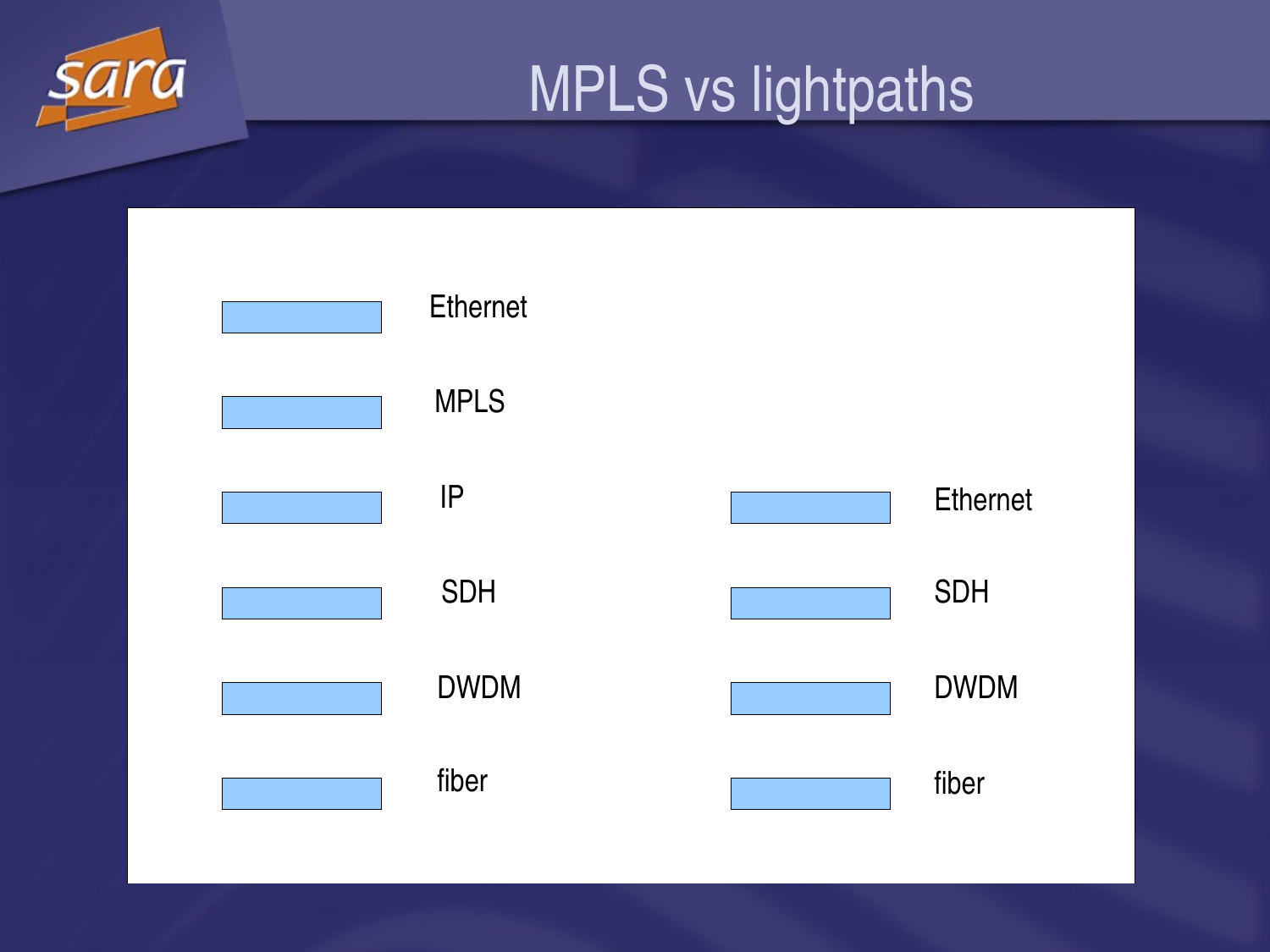

# interconnecting hybrid networks

current focus mainly on intra-domain lightpath services

offer services to customers today

research started on automatic inter-domain lightpath setup

Geant2/JRA3, Lucifer, DRAGON

investigate the services of tomorrow

end-user controlled setup of lightpaths

interaction between NREN and campus/enterprise LAN

interaction between NRENs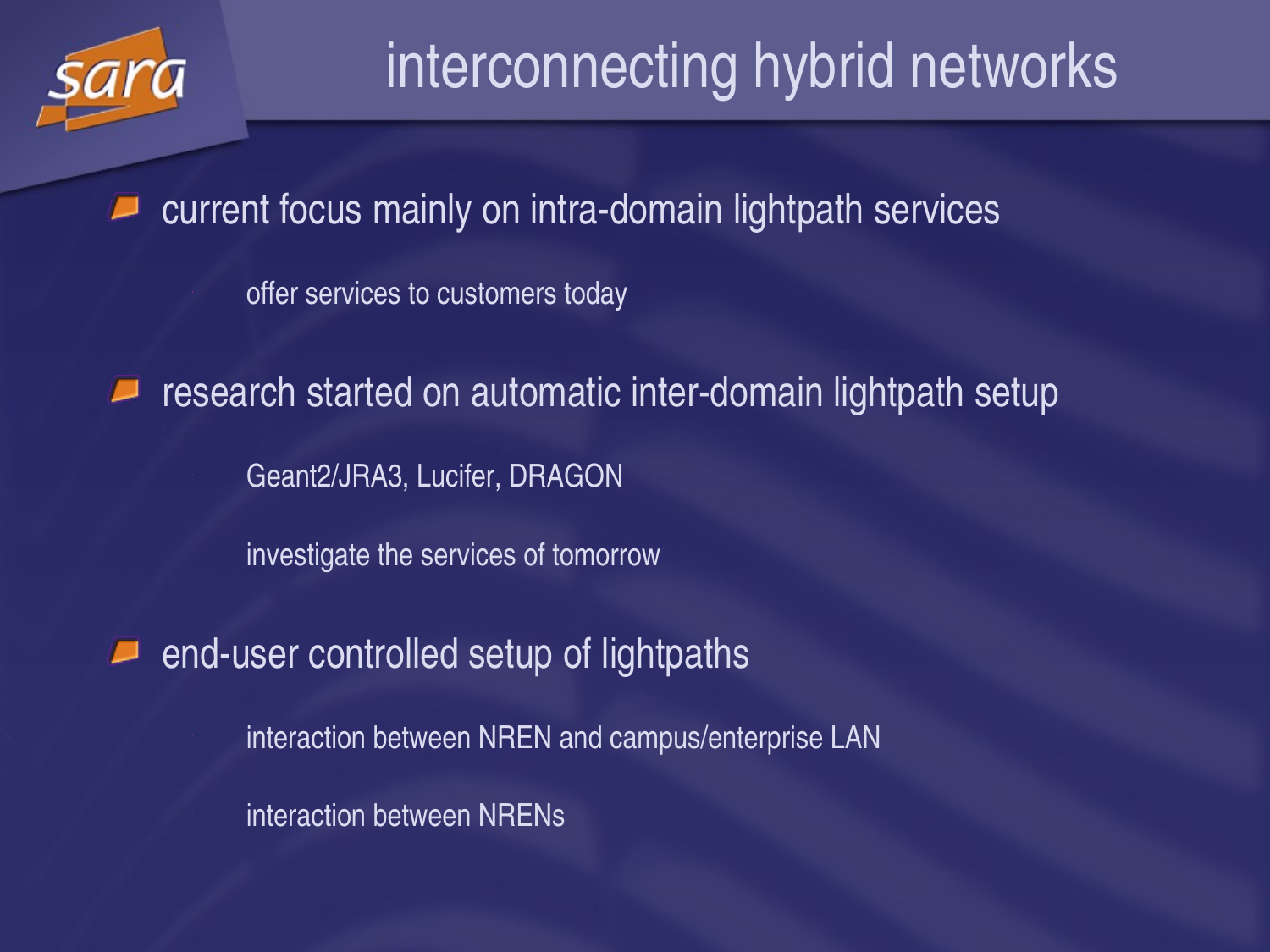

# Control and Data Plane Separation

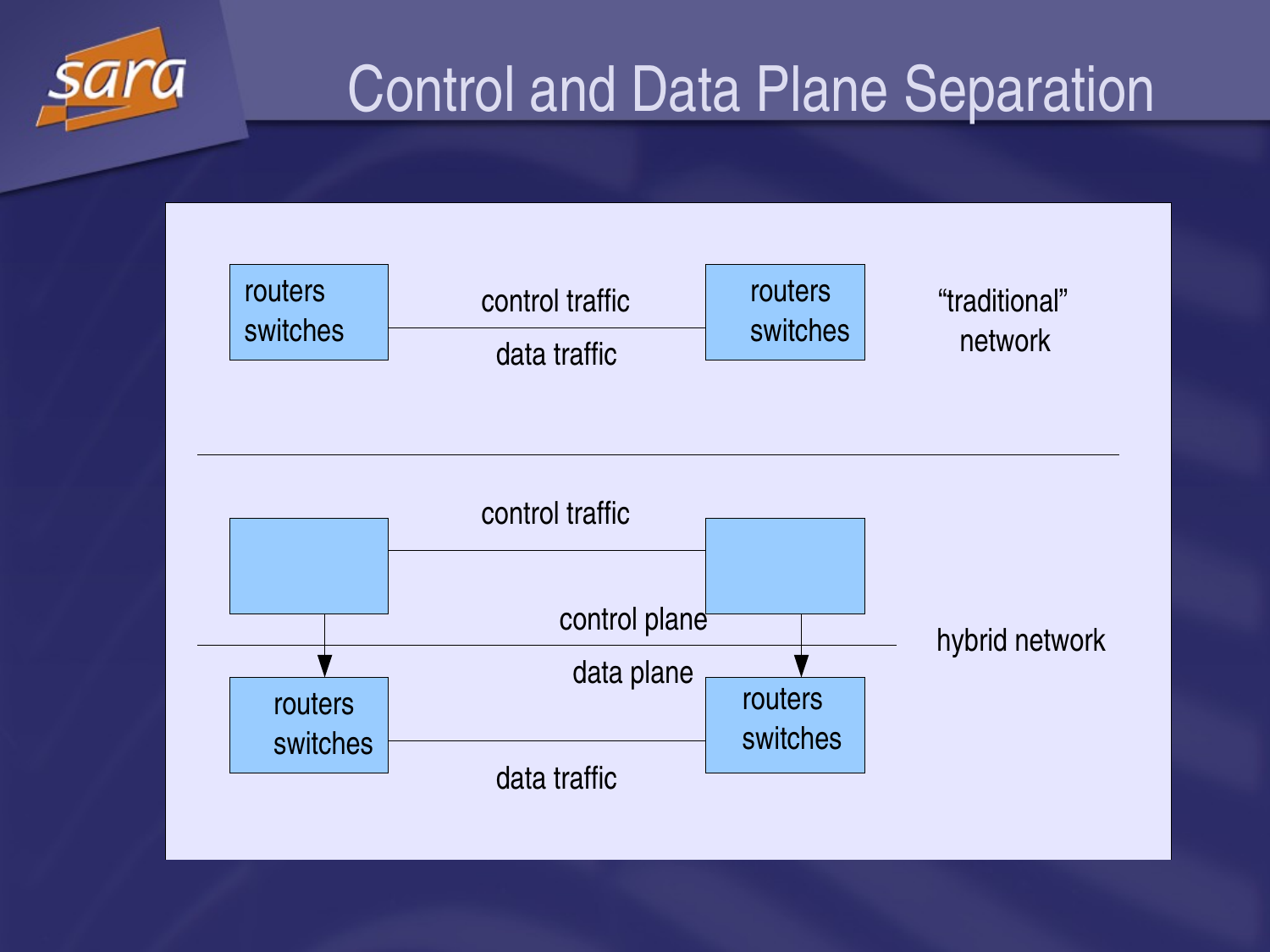

# inter-domain automatic lightpath setup

several lightpath setup technologies are being investigated GMPLS UCLP DRAC

- each has its specific use, combinations possible
- no clear architecture yet (control/management/service planes)
- it is getting too complex, KISS approach needed
- is has to be "good enough" , not 100% perfect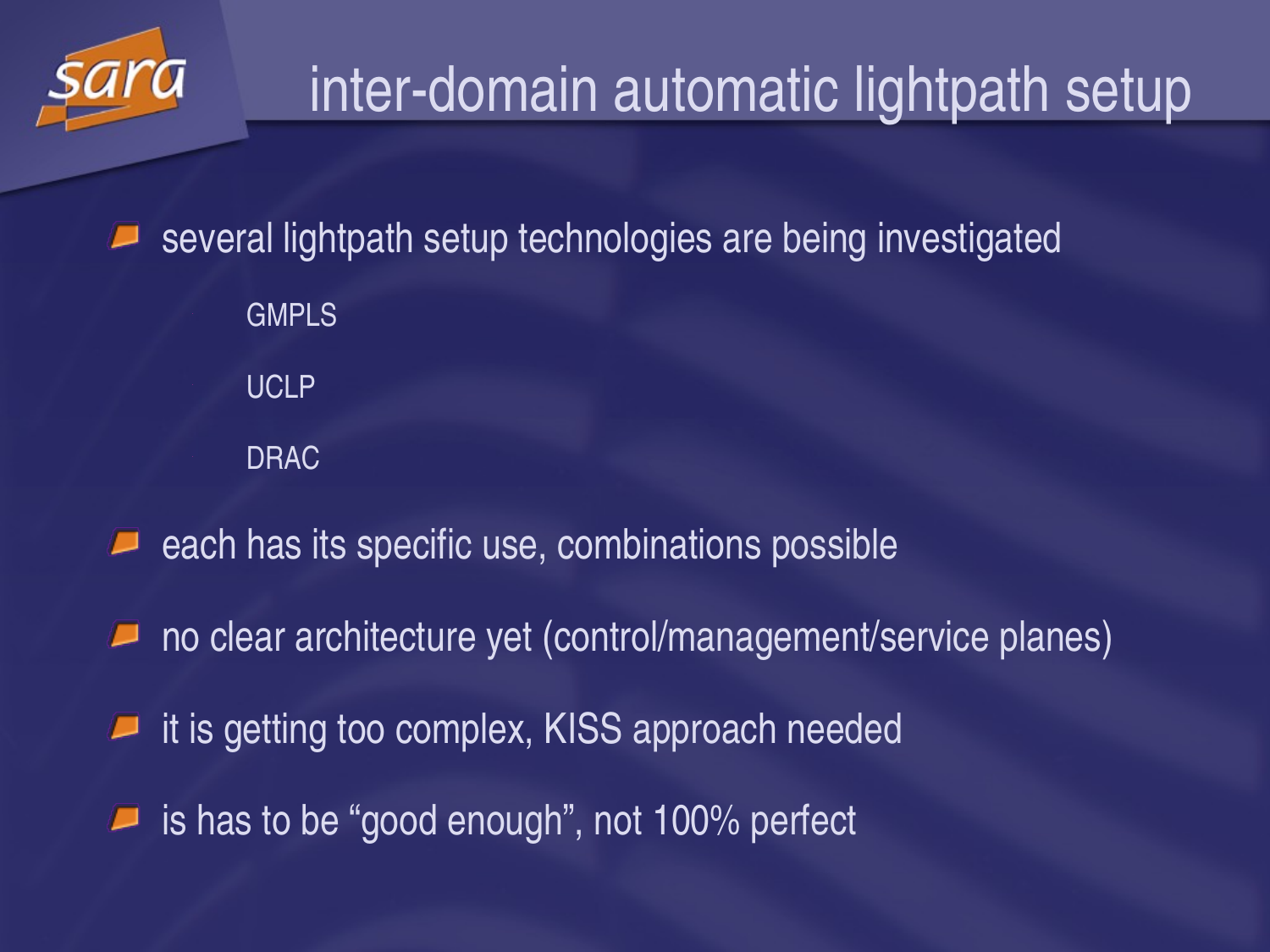#### inter-domain control plane

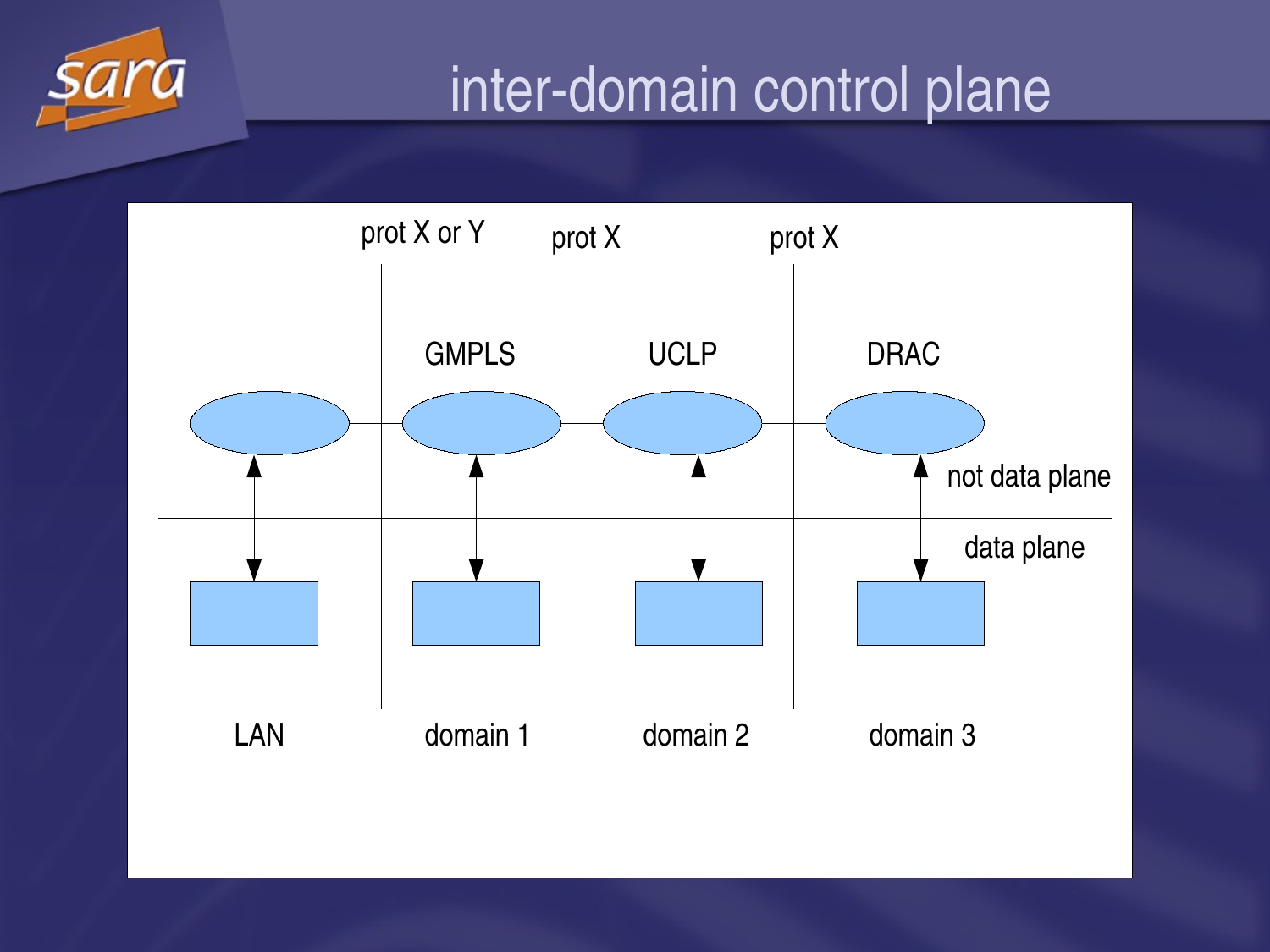

# lightpath support in LANs

- if application needs e.g. low jitter, this is needed end-to-end
- lightpaths need to be supported up to the applications
- compus/enterprise LAN needs same QoS as NREN WAN
- most campus/enterprise LANs are simple Ethernet networks
- LAN network manager does not want complex control planes
- KISS lightpath support in Ethernet LANs not trivial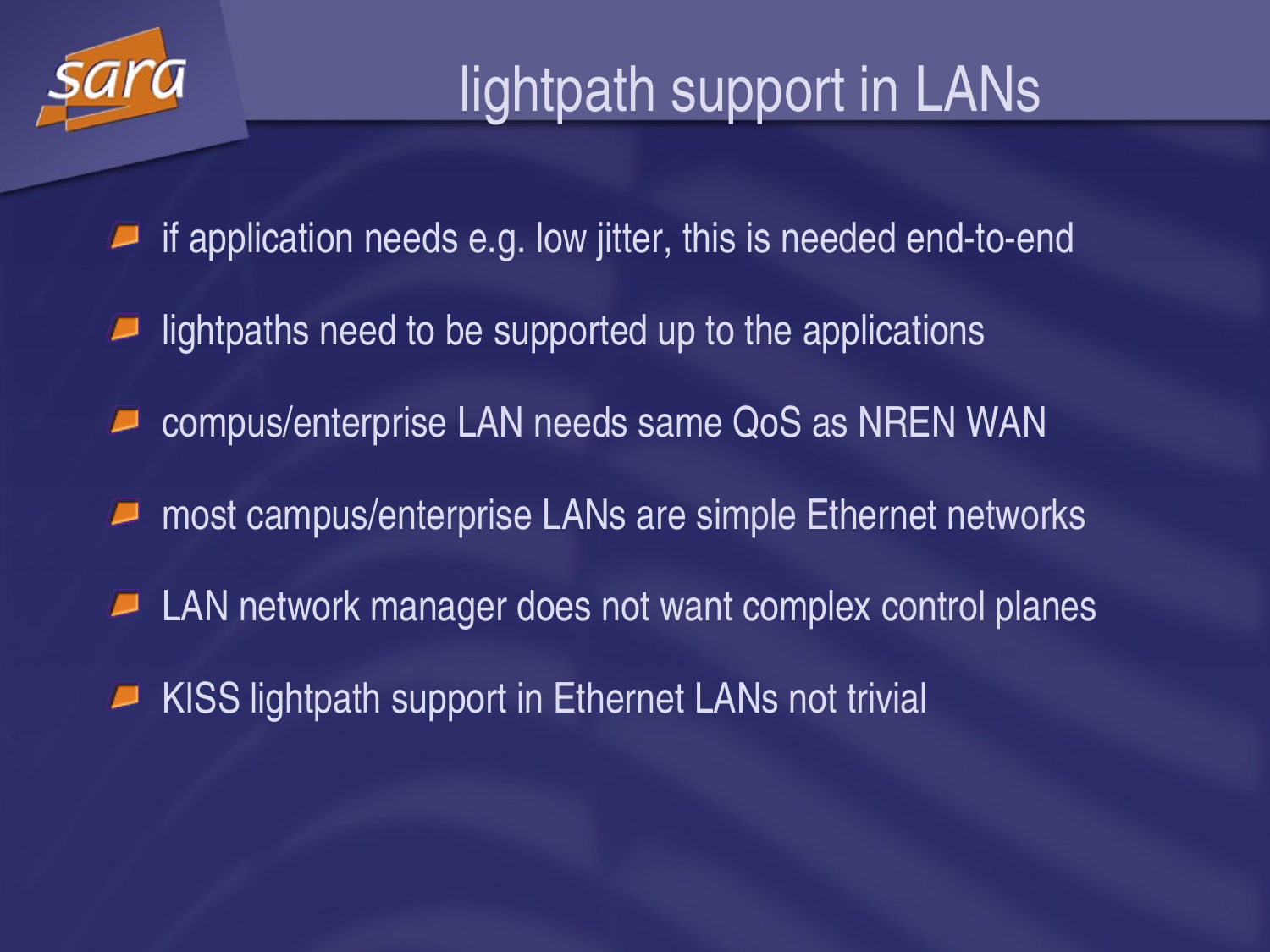

#### end-user/application side

- end-users want to use a grid  $\overline{\phantom{a}}$
- they reserve grid resources at several sites
- they reserve the network connections needed  $\overline{\phantom{a}}$
- they start using the grid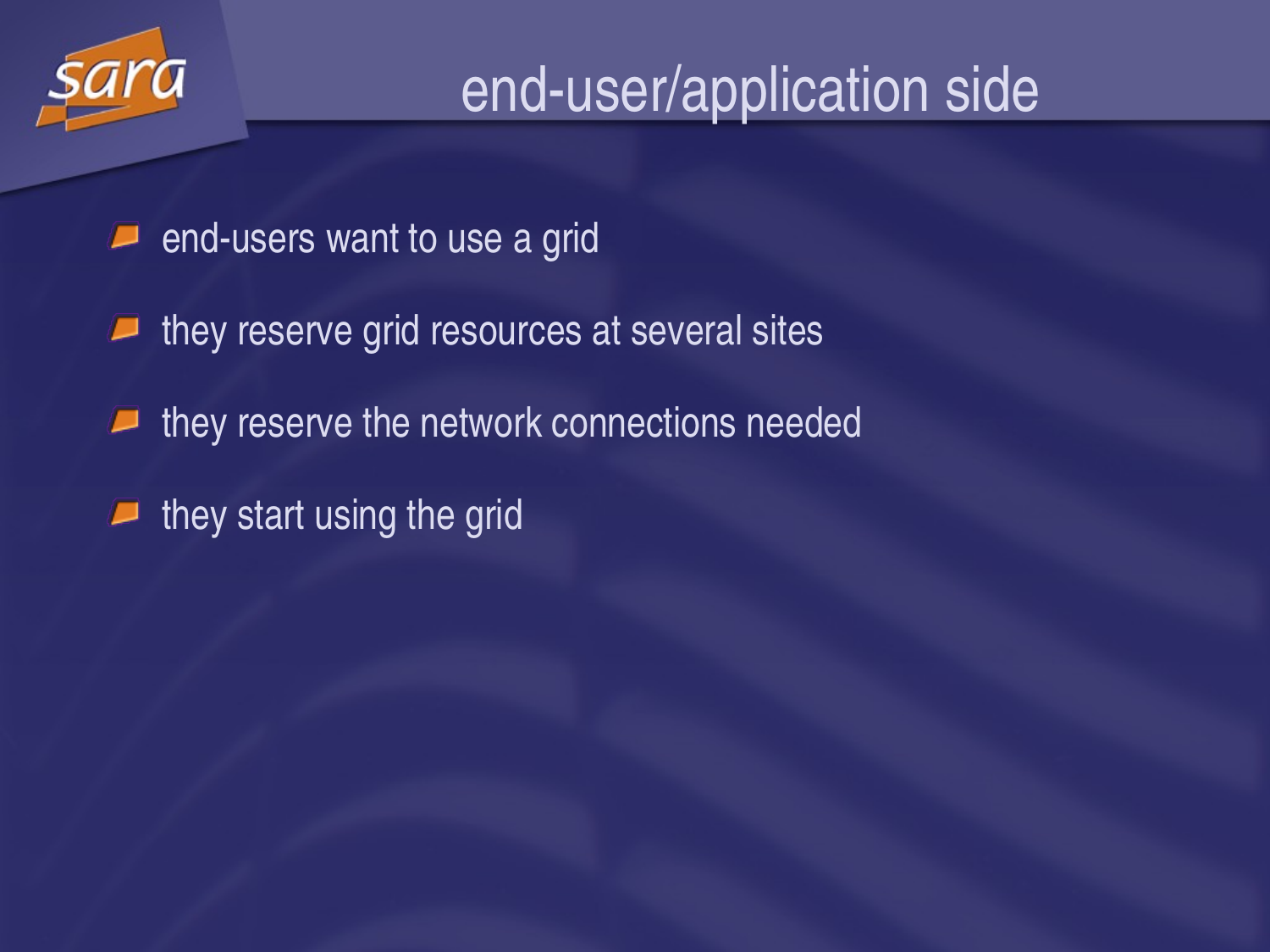

# grid resource provider side

- grid resource providers have:
	- (super)computer clusters
	- data storage
	- visualisation equipment
- how to access these resources via lightpaths?
- lightpath support with QoS in LAN needed
- need to talk to control/mgmt/service plane of NREN $\overline{\phantom{a}}$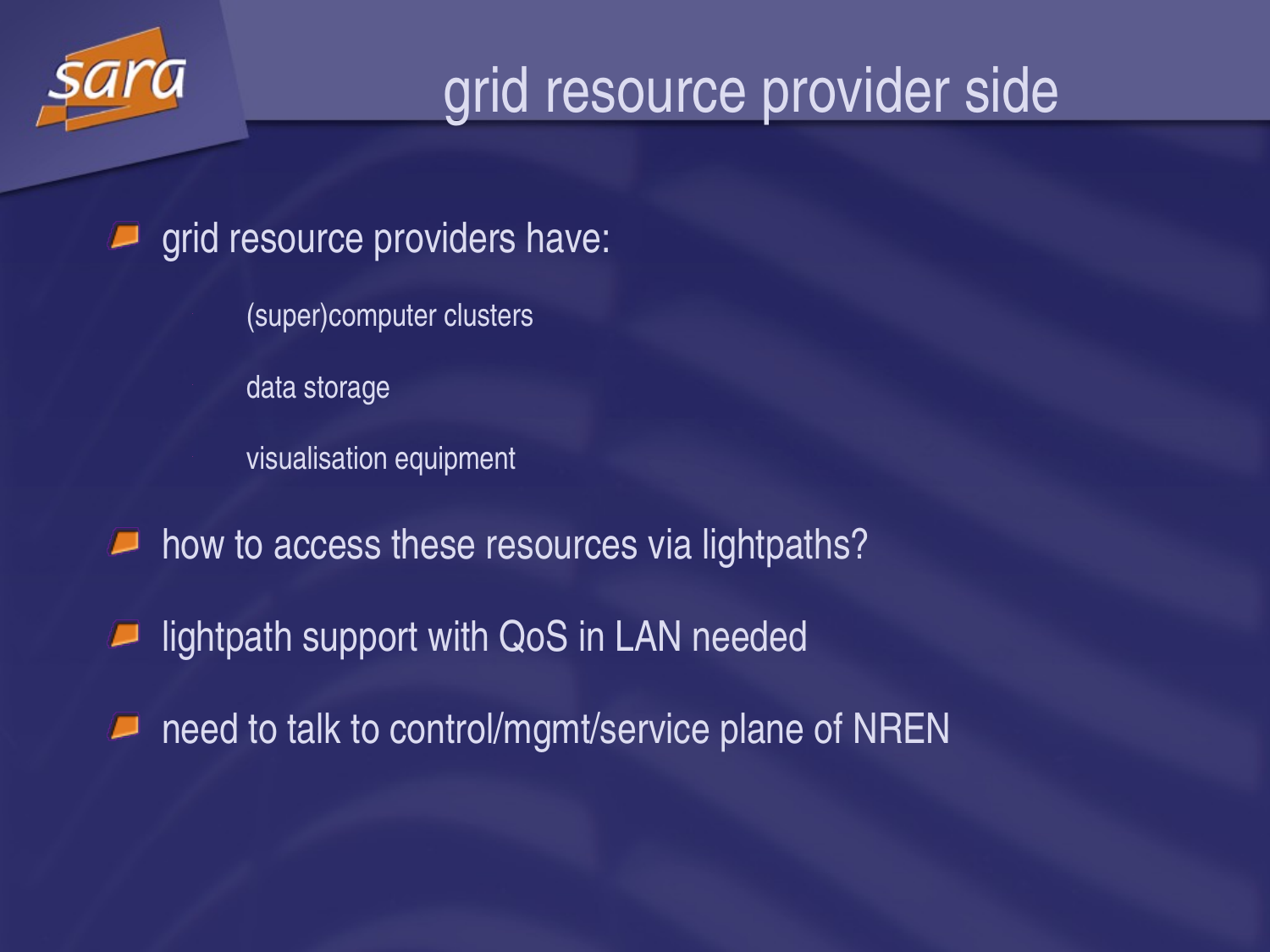

Application requests optimal topology OPN

e.g. mesh, tree, ring topology

StarPlane (http://www.starplane.org/)

Topology needs to be described in machine readable format Network Description Language (NDL) (poster outside) http://www.science.uva.nl/research/sne/ndl/ (poster outside) https://noc.sara.nl/nrg/presentations/rdf-tools-glif.pdf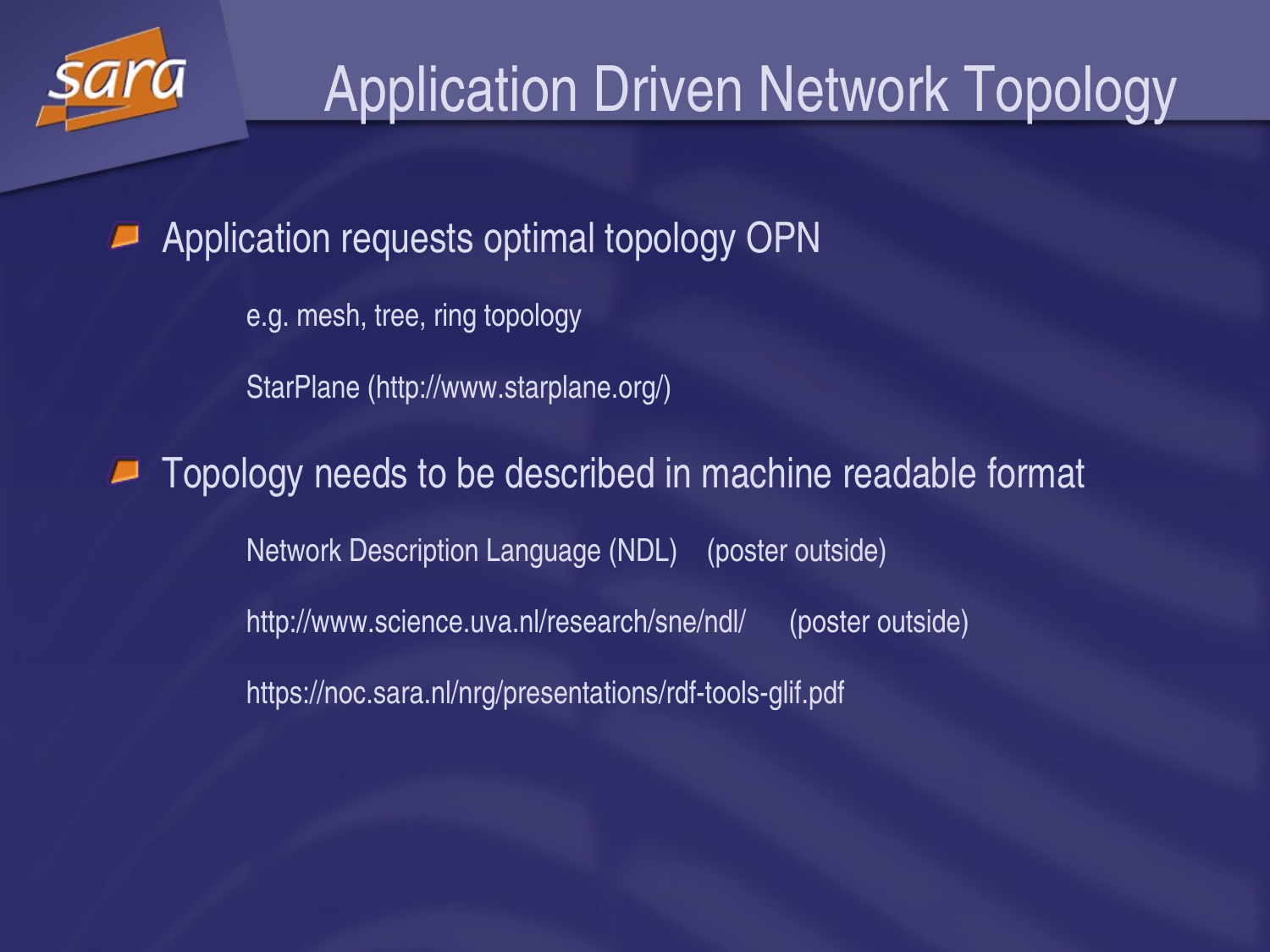

<ndl:Device rdf:about= "#Dt001a\_ome01"> <ndl:name>Dt001a\_ome01</ndl:name> <ndl:locatedAt rdf:resource= "#SURFnet6"/> <ndl:hasInterface rdf:resource= "#Dt001a\_ome01:1/1"/> <ndl:hasInterface rdf:resource= "#Dt001a\_ome01:6/1"/> <ndl:hasInterface rdf:resource= "#Dt001a\_ome01:9/1"/> </ndl:Device>

<ndl:Interface rdf:about= "#Dt001a\_ome01:6/1"> <ndl:name>6/1</ndl:name> <ndl:connectedTo rdf:resource= "#Asd001a\_ome03:9/1"/> <rdf:capacity rdf:resource= "#OC192"/> <rdf:type rdf:resource= "#SONET"/> </ndl:Interface>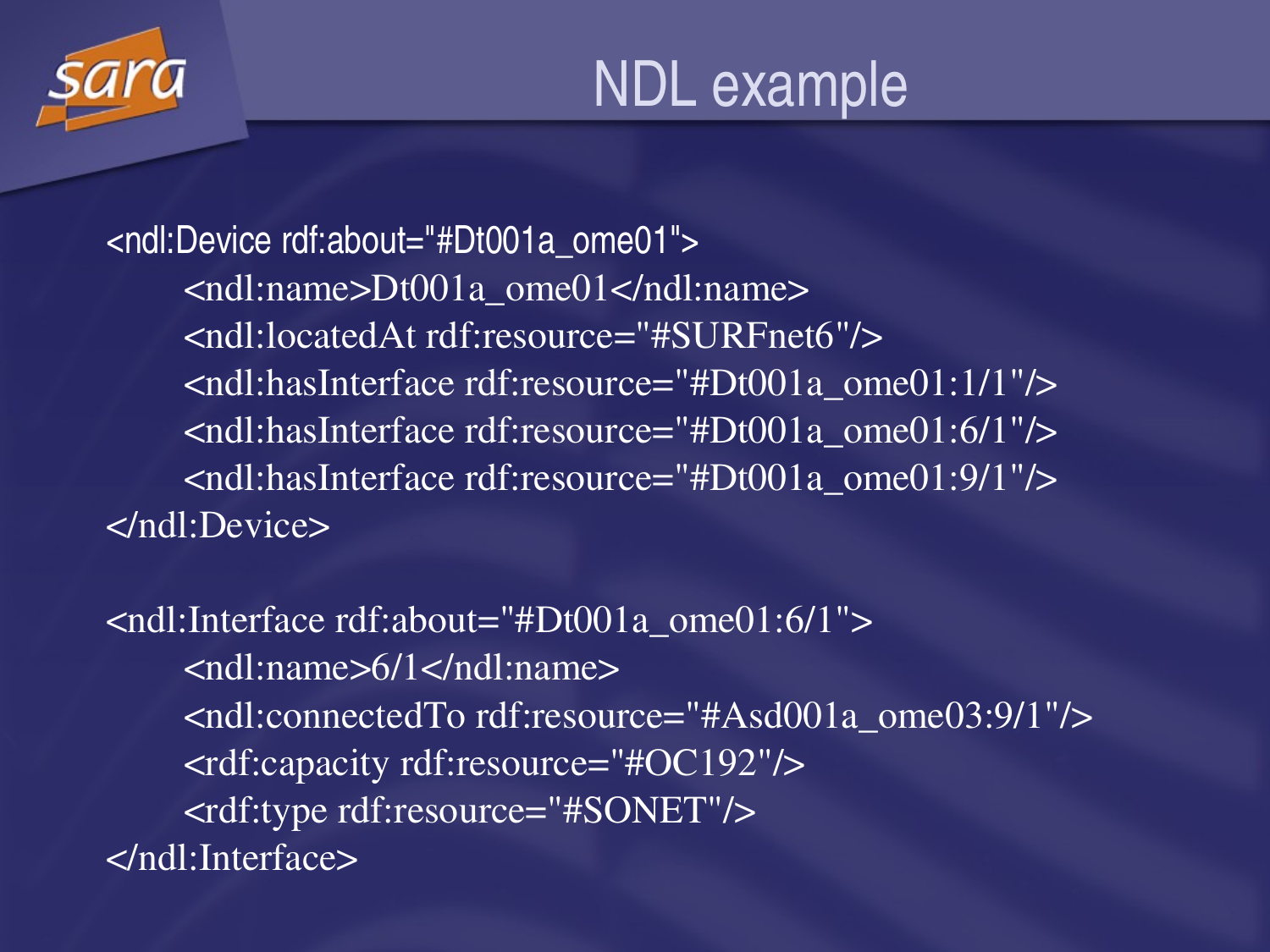

# NDL visualization example

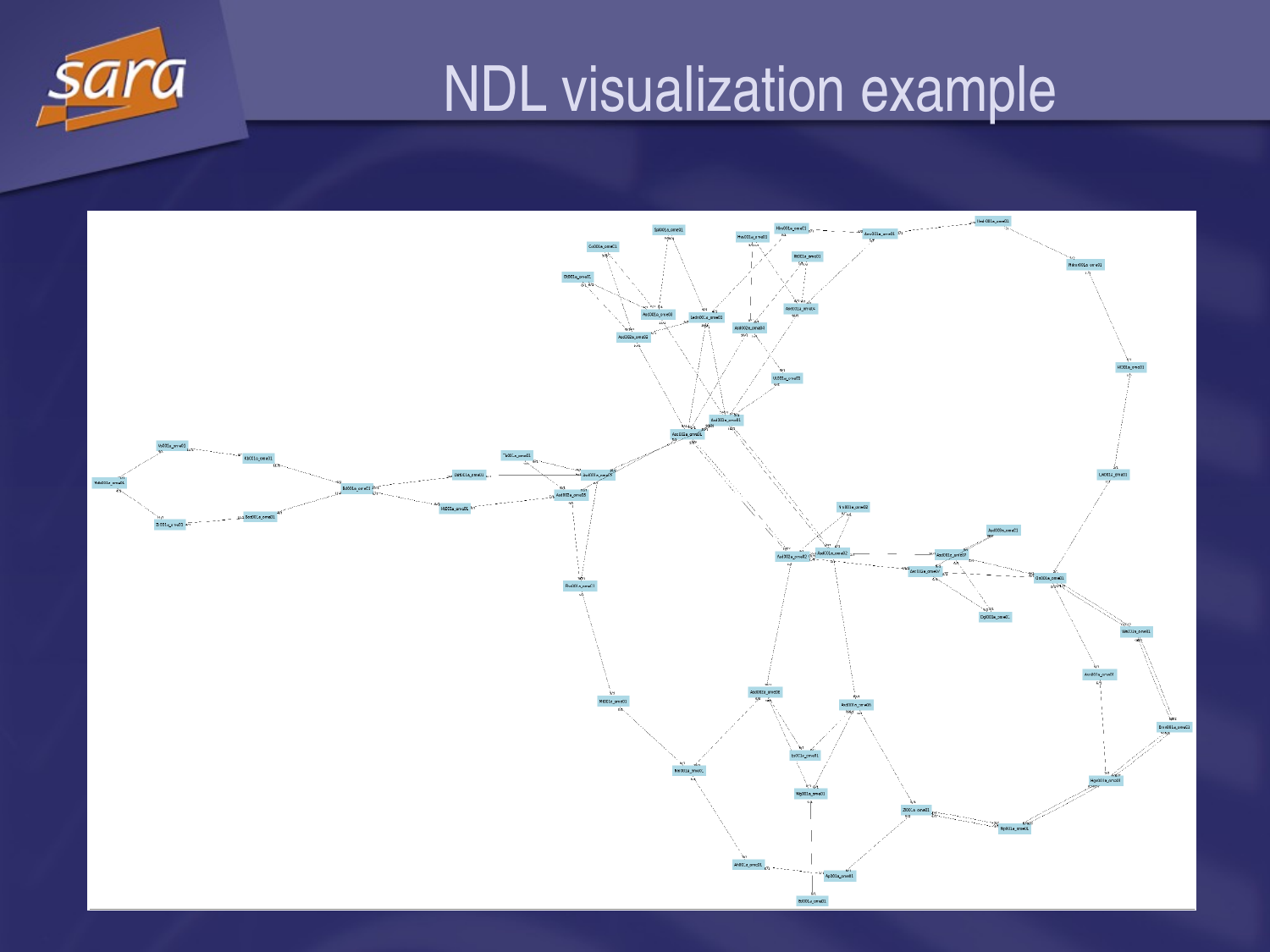

# Topics to Investigate in LANs

How to handle control/mgmt/service/etc planes?

How to support lightpaths? What QoS can you offer?

(dedicated) point-to-point connections through Ethernet?

How to do AAA?

who may use what?

How to handle addressing?

lightpaths are typically layer 2 interconnection use addresses of site A or of site B?